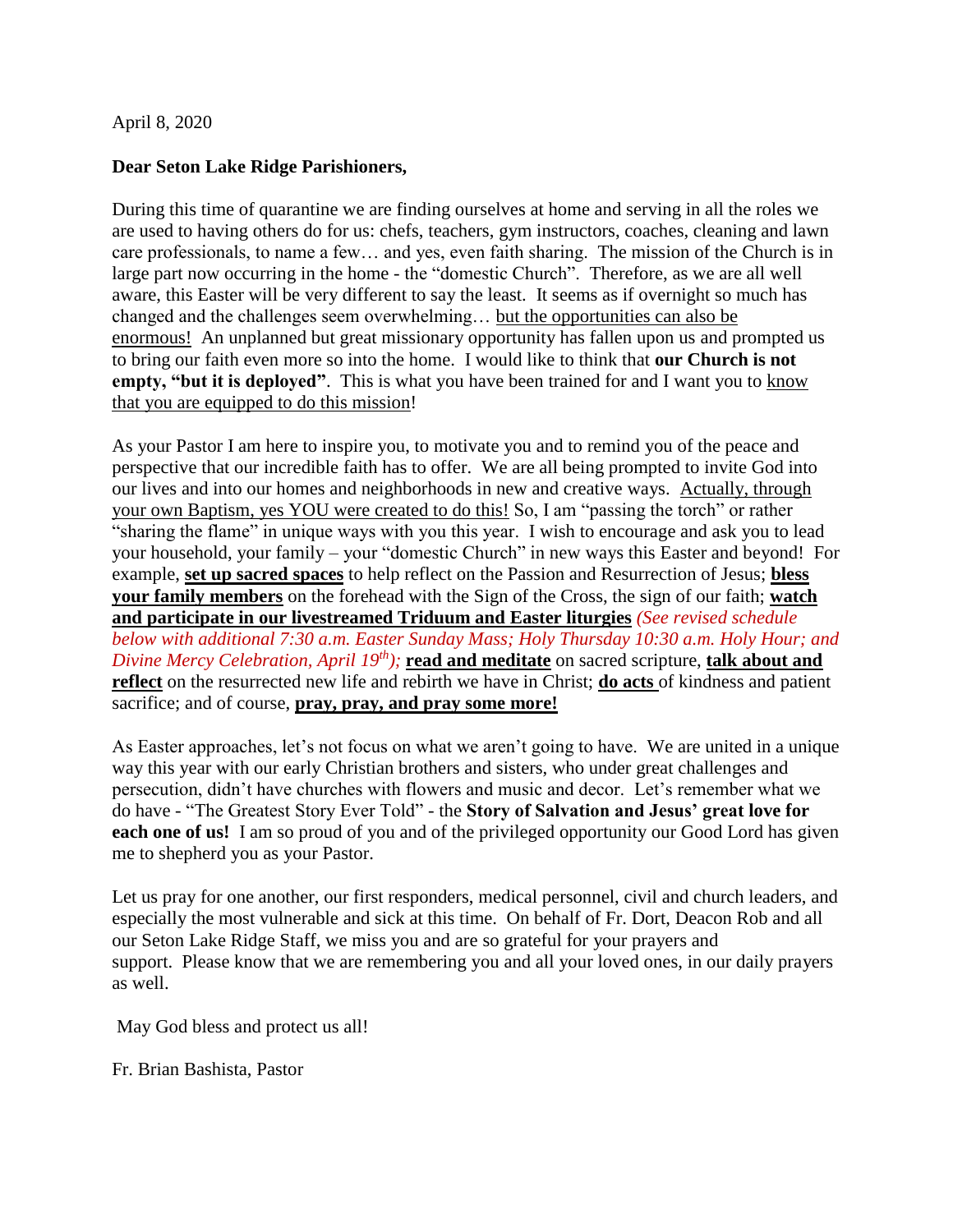### *\*REVISED\** **HOLY WEEK – TRIDUUM – EASTER "LIVE-STREAMING" SCHEDULE**

*Please Note: The entire Church Building will be closed during the Triduum and Easter Sunday livestreaming. Due to increased Sunday morning internet use, we've added a 7:30 a.m. Easter Sunday Livestream Mass. Everyone is encouraged to remain at home and prayerfully join us for any of the liturgies listed here by simply clicking the blue links below or visiting our website www.setonlakeridge.org*

## **HOLY THURSDAY, April 9th**

HOLY HOUR of ADORATION in Union w/Bishop Burbidge at 10:30 a.m. *(Rectory Chapel via livestream)*

MASS of the LORD'S SUPPER at 7:30 p.m.*(Main Church via livestream)*

*Private Prayer in our Lord's Eucharistic Presence* 8:30 p.m.-12a.m. *(Chapel via livestream)*

## **GOOD FRIDAY, April 10th**

STATIONS Of The CROSS at 3:00 p.m. *(Main Church via livestream)*

*Click Here for Stations of the Cross Booklet of Prayers and Responses*

LITURGY of the PASSION at 7:30 p.m.*(Main Church via livestream)*

*Click Here for Good Friday Gospel Booklet for Prayers and Responses*

DIVINE MERCY NOVENA: 9 Days Ideally at 3 p.m. beginning Good Friday – Divine Mercy Sun. *(In private)*

*Divine Mercy Holy Hour, Sunday, April 19th 3-4 p.m. -* See details below *(Main Chruch via livestream)*

## **HOLY SATURDAY, April 11th**

EASTER VIGIL at 8:30 p.m.*(Main Church via livestream)*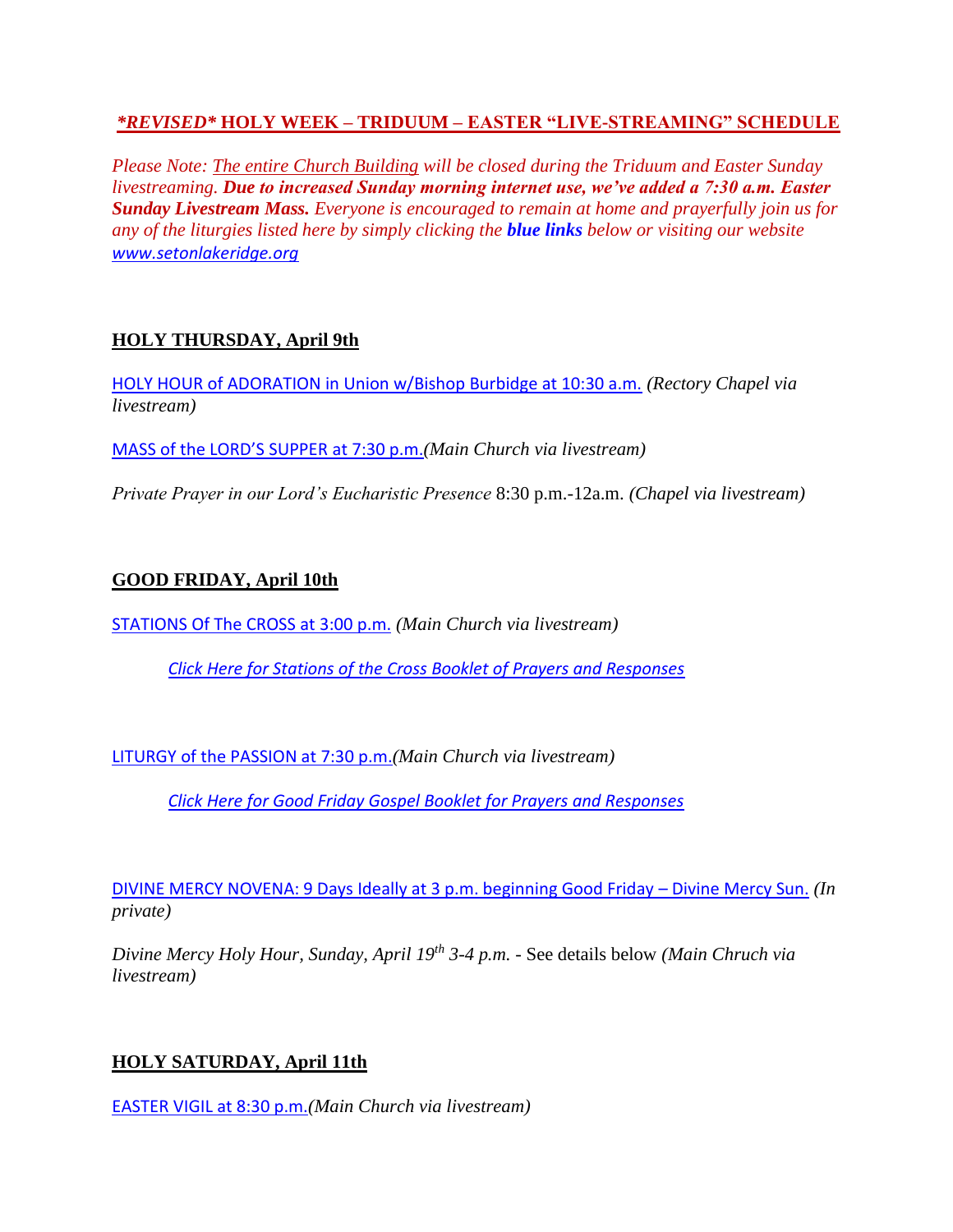## **EASTER SUNDAY, April 12th**

MASS at 7:30 a.m*. (Main Church via livestream)*

MASS at 9:00 a.m.*(Main Church via livestream)*

MASS at 10:45 a.m. *(Main Church via livestream)*

## **DIVINE MERCY SUNDAY (2nd Sunday of Easter), April 19th**

DIVINE MERCY HOLY HOUR and CELEBRATION at 3:00 p.m. *(Main Church via livestream)*

 *Click here for Divine Mercy Celebration Booklet for Prayers and Responses*

# **CATHOLIC CHARITIES St. Lucy Project is in GREAT NEED OF FOOD!**

As we are all aware, unfortunately there can be no parish food drives until regular public Masses resume. However, in his "shelter-in-place" order, our Governor has declared that food banks are an essential service; and the need for food to feed families in our communities is even greater now than ever. After Easter, **SETON LAKE RIDGE** will be participating in a new and creative St. Lucy Food Drive Project - "**NO CROWD - DROP AND GO - NO CONTACT - Drive-Thru Food Drive"**. Here is how it will work: A St. Lucy Food truck will be parked on our parish parking lot to receive food donations. Parishioners will line up in their cars (NO CROWD), drive up to the truck, roll down their driver-side windows, DROP the plastic bag (no cloth bags please) in a large box without leaving their car, and then GO (drive off). Catholic Charities staff will stay with the truck (NO CONTACT) and drive the truck back to their warehouse for safe distribution to those in need. *There will be no physical contact between the driver and the St. Lucy staff and no one will need to leave their car.* We are in the process of finalizing a date so that we can participate in this collection to address this critical need. Watch for an email and our parish website posting for more details to come!